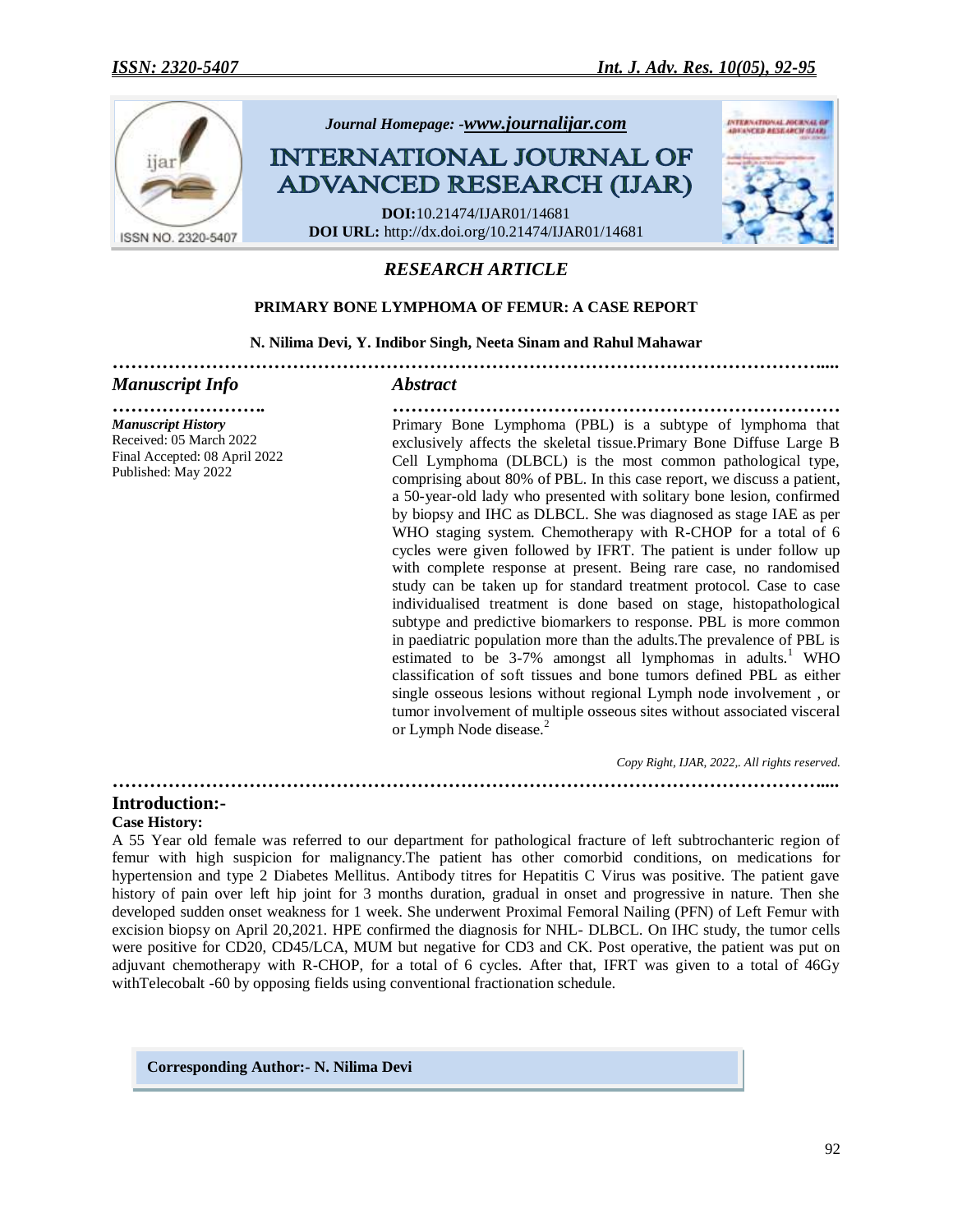

**Fig 1:-** X- Ray Pelvis showing pathological fracture of left subtrochanteric region.



**Fig 3:-** IHC Marker positive for CD20, MUM1 and CD45.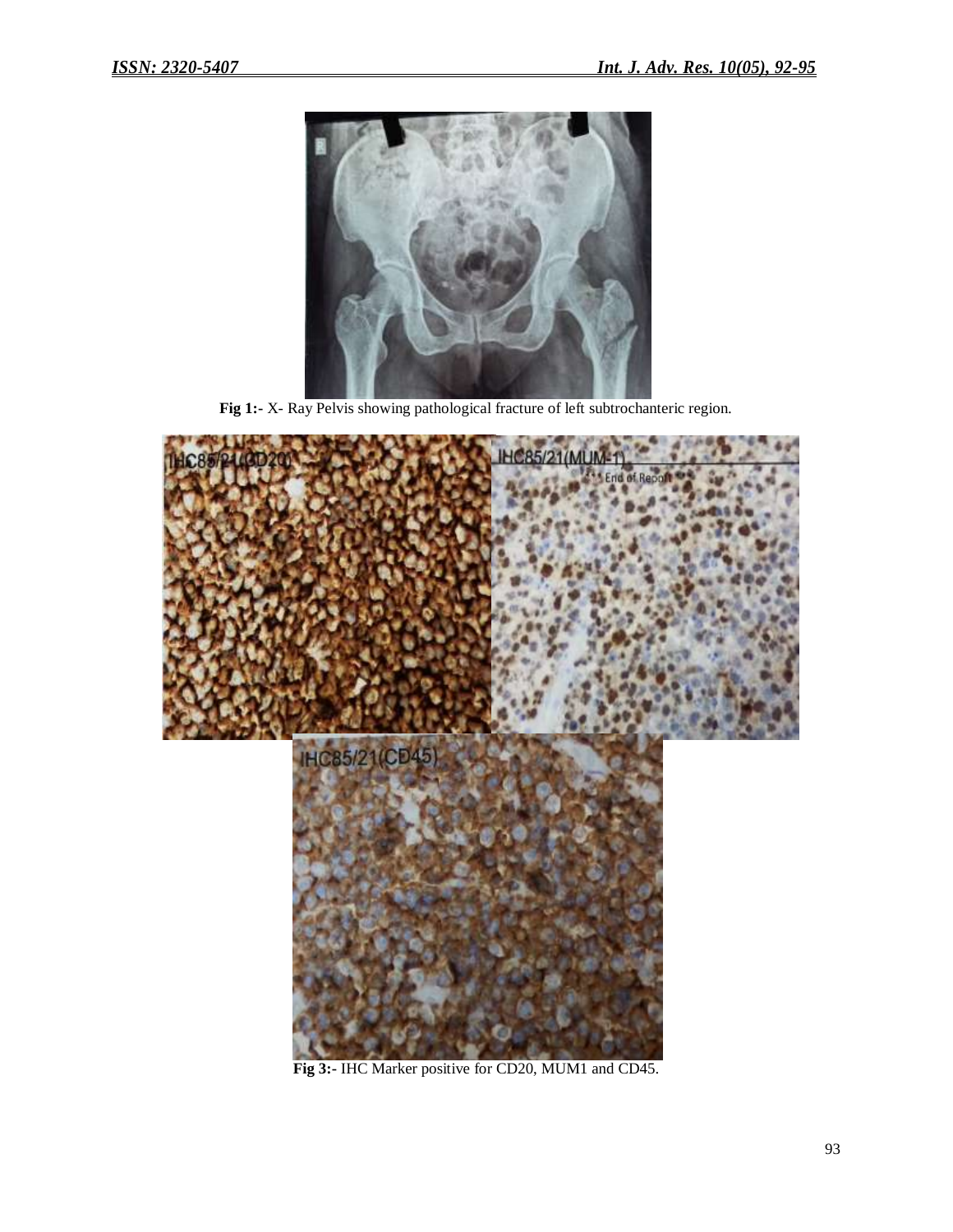

**Fig 4:-** PET/CT Scan showing complete response.

### **Discussion:-**

The most common presentation of PBL consists of bone pain and appearance of soft tissue mass. Constitutional symptoms (B sypmtoms) such as weight loss, fever and night sweats are present in fewer than 10% of patients with PBL. Pain and swelling of the involved site are two of the most common clinical manifestations of this disease.<sup>3</sup>

Based on radiographic examination, and taking into consideration the lesion's exact radiographic appearance and on the age of the patient, the differential diagnosis includes Metastatic carcinoma, Ewing's Sarcoma, Fibrosarcoma of bone, Multiple Myeloma and PagetsDisease.Lab studies include CBC and basic metabolic panel including Calcium levels. In plain X Ray, the potential presentations include essentially normal appearing bone with only a subtle shadow from an associated soft tissue extension or focal well circumscribed lucent lesion or permeative destructive